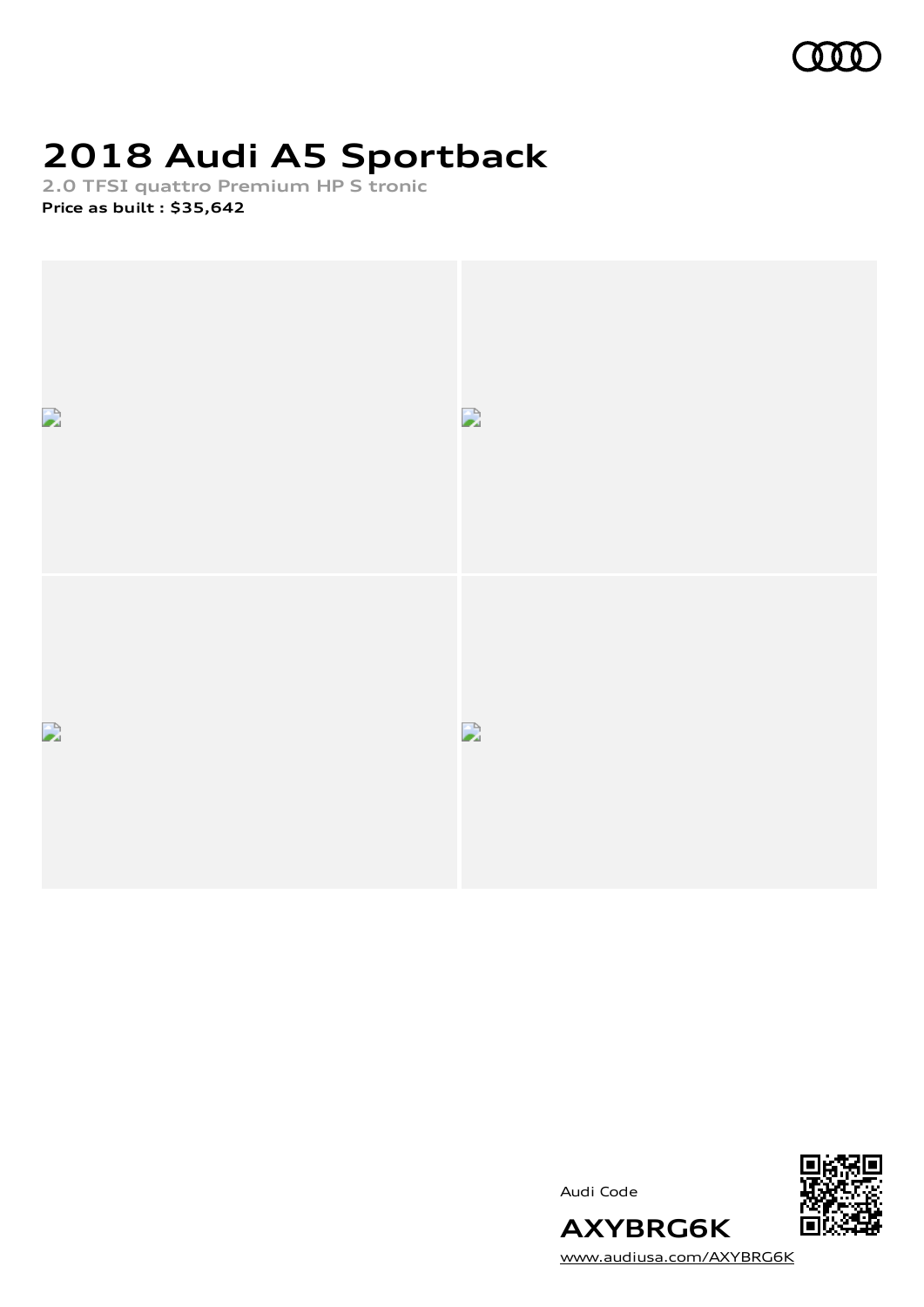### **Summary**

### **Audi 2018 Audi A5 Sportback**

2.0 TFSI quattro Premium HP S tronic

**Price as buil[t](#page-10-0)** \$35,642

#### **Exterior colour**

Brilliant Black

#### $\overline{\phantom{a}}$

#### **Further Information**

|                 | N٥           |
|-----------------|--------------|
| Mileage         | 12,884 miles |
| Type of vehicle | Used car     |

**Warranty**

#### **Interior colour**

| Black<br>Seats |       |
|----------------|-------|
| Dashboard      | Black |
| Carpet         | Black |
| Headliner      | Black |

#### **Audi Code** AXYBRG6K

**Your configuration on www.audiusa.com** [www.audiusa.com/AXYBRG6K](https://www.audiusa.com/AXYBRG6K)

**Commission number** 8704209c0a0e09af5ee7

#### **Technical Specifications**

| Engine type                  | Four-cylinder                                 |
|------------------------------|-----------------------------------------------|
| stroke                       | Displacement/Bore and 1,984/82.5 x 92.8 cc/mm |
| Torque                       | 273 @ 1,600-4,500 lb-ft@rpm                   |
| Top track speed              | 130 mph mph $1$                               |
| Acceleration (0 - 60<br>mph) | 5.7 seconds seconds                           |
| Recommended fuel             | Premium                                       |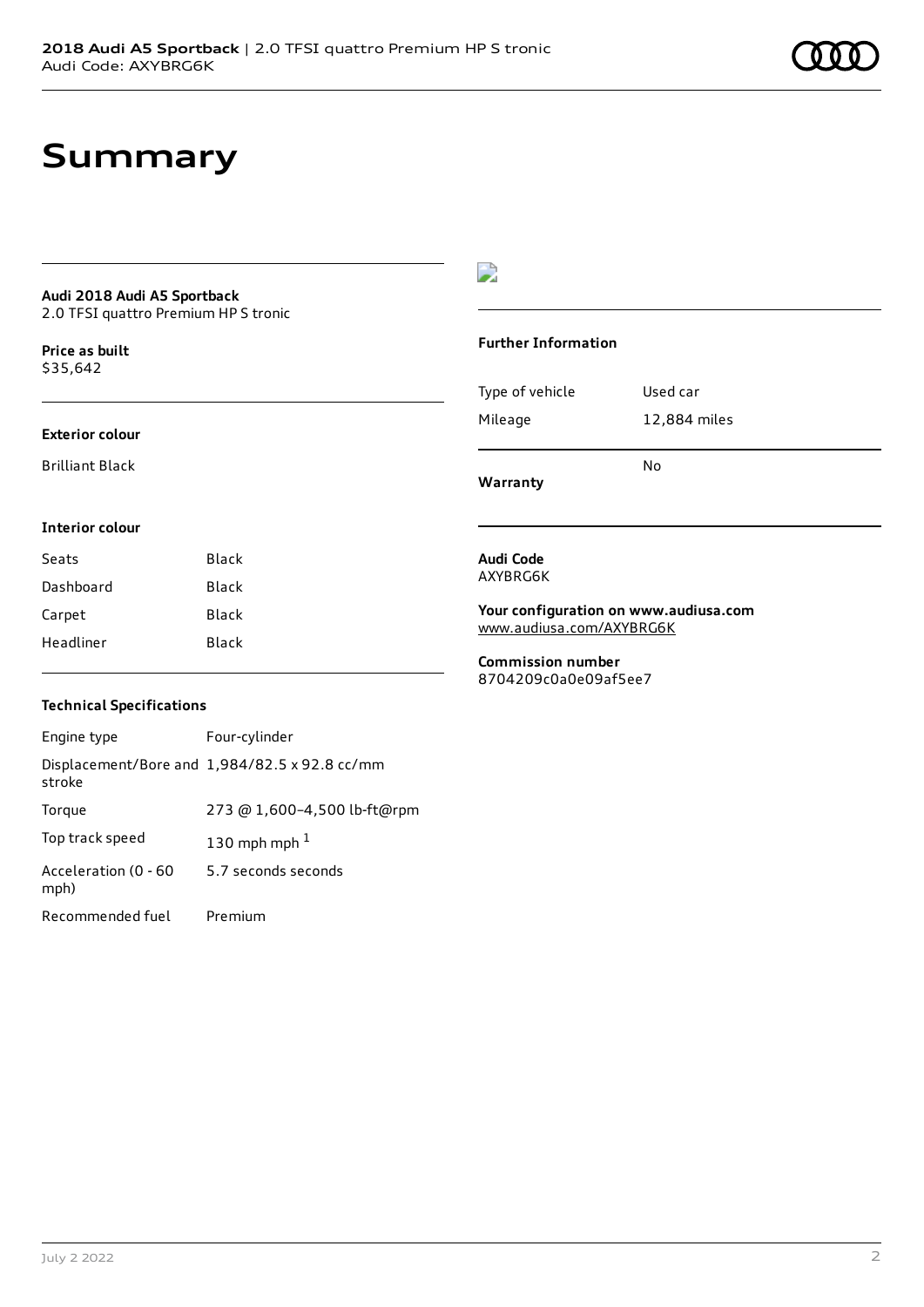# **Equipment**

Brilliant Black

Sport suspension system

S line® fender badge

18" 5-arm-star design wheels

Aluminum door sill inlays with S badging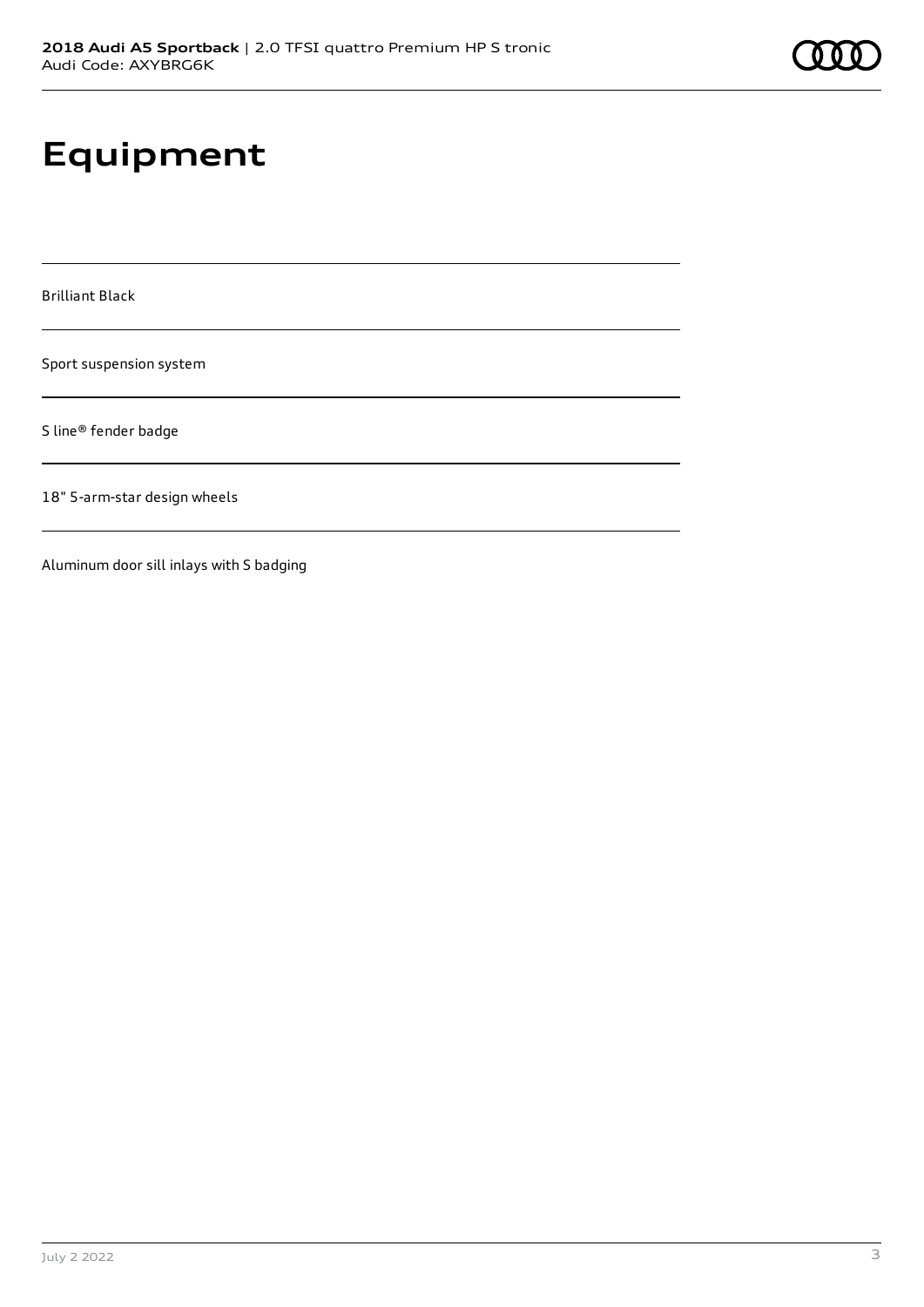## **Standard features**

#### **Safety and Security**

| 8T2             | Cruise control with coast, resume and<br>accelerate features        |
|-----------------|---------------------------------------------------------------------|
| 4UH             | Driver and front-passenger advanced airbags<br>and knee airbags     |
| UH1             | Electromechanical parking brake                                     |
| VC <sub>2</sub> | Garage door opener (HomeLink®)                                      |
| 6Y2             | Cruise control speed limit system                                   |
| 4H3             | Integrated child door locks in rear doors                           |
| QZ7             | Electromechanical power steering                                    |
| 7K6             | Tire-pressure monitoring system                                     |
| 4X3             | Front thorax side airbags and Sideguard®<br>head curtain airbags    |
| 8N6             | Rain/light sensor for automatic windshield<br>wipers and headlights |
| 418             | Remote keyless entry with push-button start                         |
| 3B7             | Lower Anchors and Tethers for Children<br>(LATCH) in rear seats     |

#### **Exterior**

| 0P <sub>0</sub> | Dual exhaust outlets with chrome tips                    |
|-----------------|----------------------------------------------------------|
| 6XD             | Power-adjustable heated exterior side<br>mirrors         |
| 1S1             | Car jack                                                 |
| 8IH             | Xenon plus headlights with LED daytime<br>running lights |
| HU9             | 18" 245/40 all-season tires                              |
| 8SP             | LED taillights with dynamic turn signals                 |
| 4KC             | Heat-insulating glass                                    |
| 47B             | Aluminum trim around exterior windows                    |
|                 |                                                          |

### **Interior**

| QE1             | Storage package                                                                     |
|-----------------|-------------------------------------------------------------------------------------|
| 3FB             | Panoramic sunroof                                                                   |
| 6NQ             | Black cloth headliner                                                               |
| 9AQ             | Three-zone automatic climate control                                                |
| 4L7             | Auto-dimming interior rear view mirror with<br>digital compass                      |
| QQ1             | LED interior lighting package                                                       |
| 1XW             | Three-spoke multifunction steering wheel                                            |
| 6E3             | Front center armrest                                                                |
| 4E7             | Power tailgate                                                                      |
| 5 X F           | Driver and front-passenger extendable sun<br>visors with illuminated vanity mirrors |
| 3 <sub>NT</sub> | Split folding 40/20/40 rear seatbacks                                               |
| N1F             | Leather seating surfaces                                                            |
| 5TE             | Aluminum Trimaran inlays                                                            |

#### **Infotainment and Driver Assistance**

| 6K8 | Audi pre sense® basic and Audi pre sense®<br>city                                                                                 |
|-----|-----------------------------------------------------------------------------------------------------------------------------------|
| 2H1 | Audi drive select                                                                                                                 |
| 7W1 | Audi pre sense® basic                                                                                                             |
| UI2 | Audi smartphone interface including Apple<br>CarPlay <sup>™</sup> and Google™ Android Auto <sup>™</sup> for<br>compatible devices |
| KA2 | Rear view camera                                                                                                                  |
| 9VD | Audi sound system                                                                                                                 |
| 9S7 | 7.0" color driver information system                                                                                              |
| 7UH | Connectivity package                                                                                                              |

### **(1/2)**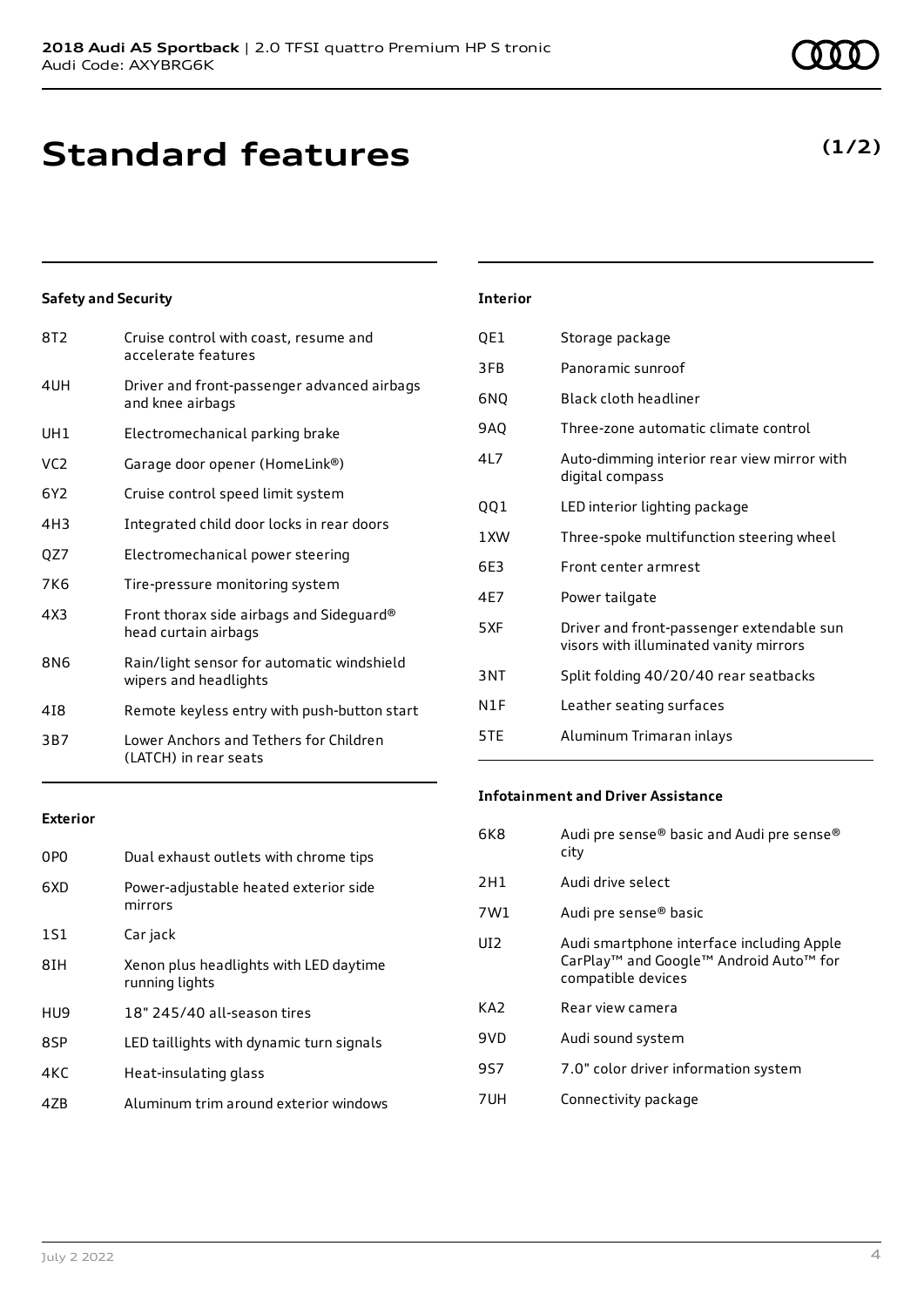# **Standard features**

#### **Infotainment and Driver Assistance**

| I8S | MMI® radio |  |
|-----|------------|--|
|     |            |  |

9ZX BLUETOOTH® wireless technology preparation for compatible devices **(2/2)**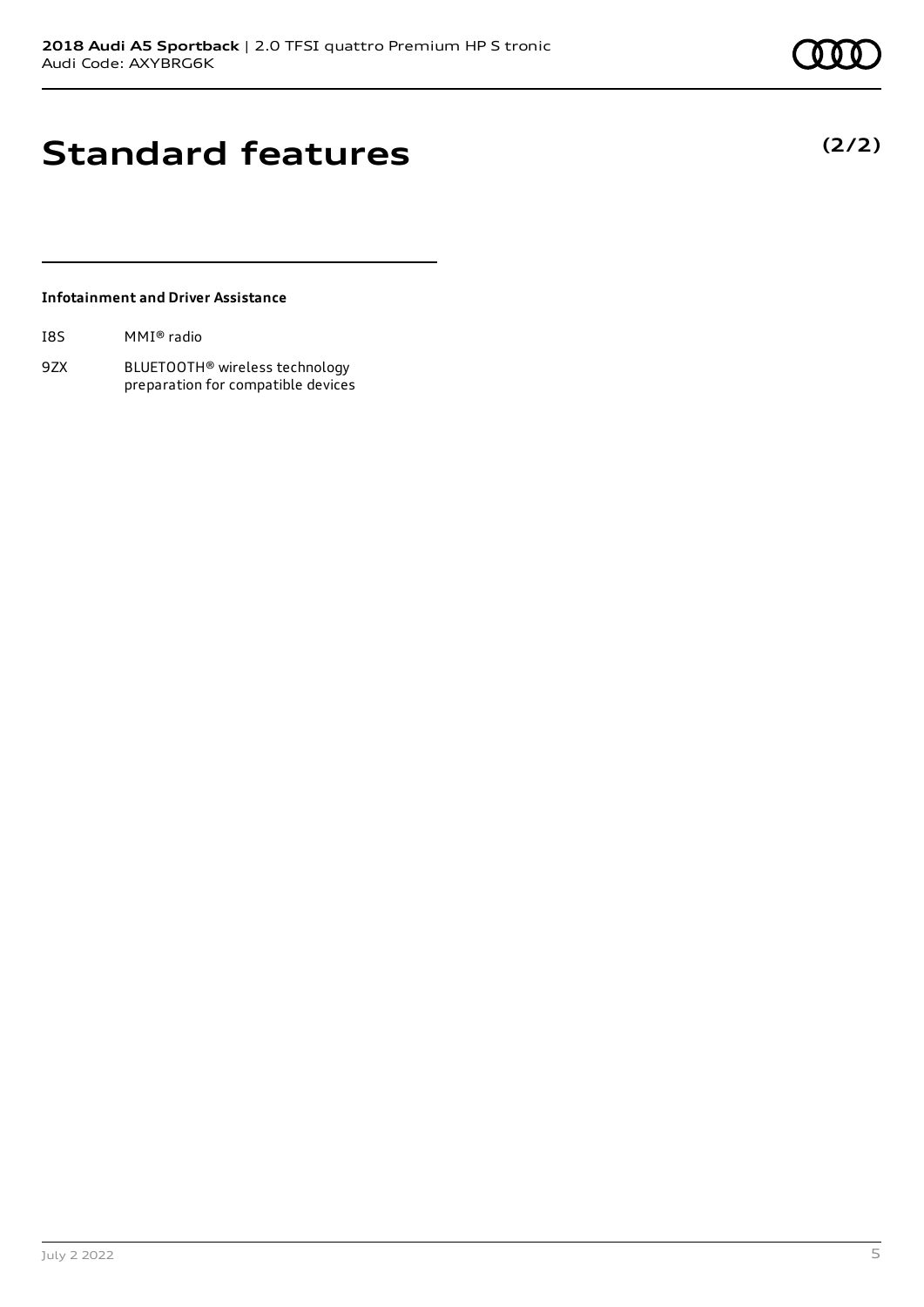## **Dealer remarks**

\*Audi Fletcher Jones does not reserve or hold advertised vehicles, all are subject to prior sale on <sup>a</sup> first come first serve basis. Customer must take delivery of the vehicle and execute all California required documentation at Audi Fletcher Jones. We reserve the right to revise price, equipment, mileage, and certification status as <sup>a</sup> result of changing market conditions, manufacturer/distributor notices including recall notices, or error. As <sup>a</sup> result of the COVID pandemic and related supply chain issues the manufacturer may not have produced this vehicle with all of the standard or optional equipment normally available. Please carefully review the vehicle window sticker as certain equipment may be deleted and <sup>a</sup> credit provided by the manufacturer. All vehicle pricing expires upon close of business the same day.

This Audi includes:

- RINGS AUDI BEAM
- S LINE SPORT PACKAGE
	- Power Passenger Seat
	- Power Driver Seat
	- Passenger Adjustable Lumbar
	- Driver Adjustable Lumbar
	- Bucket Seats

\*Note - For third party subscriptions or services, please contact the dealer for more information.\*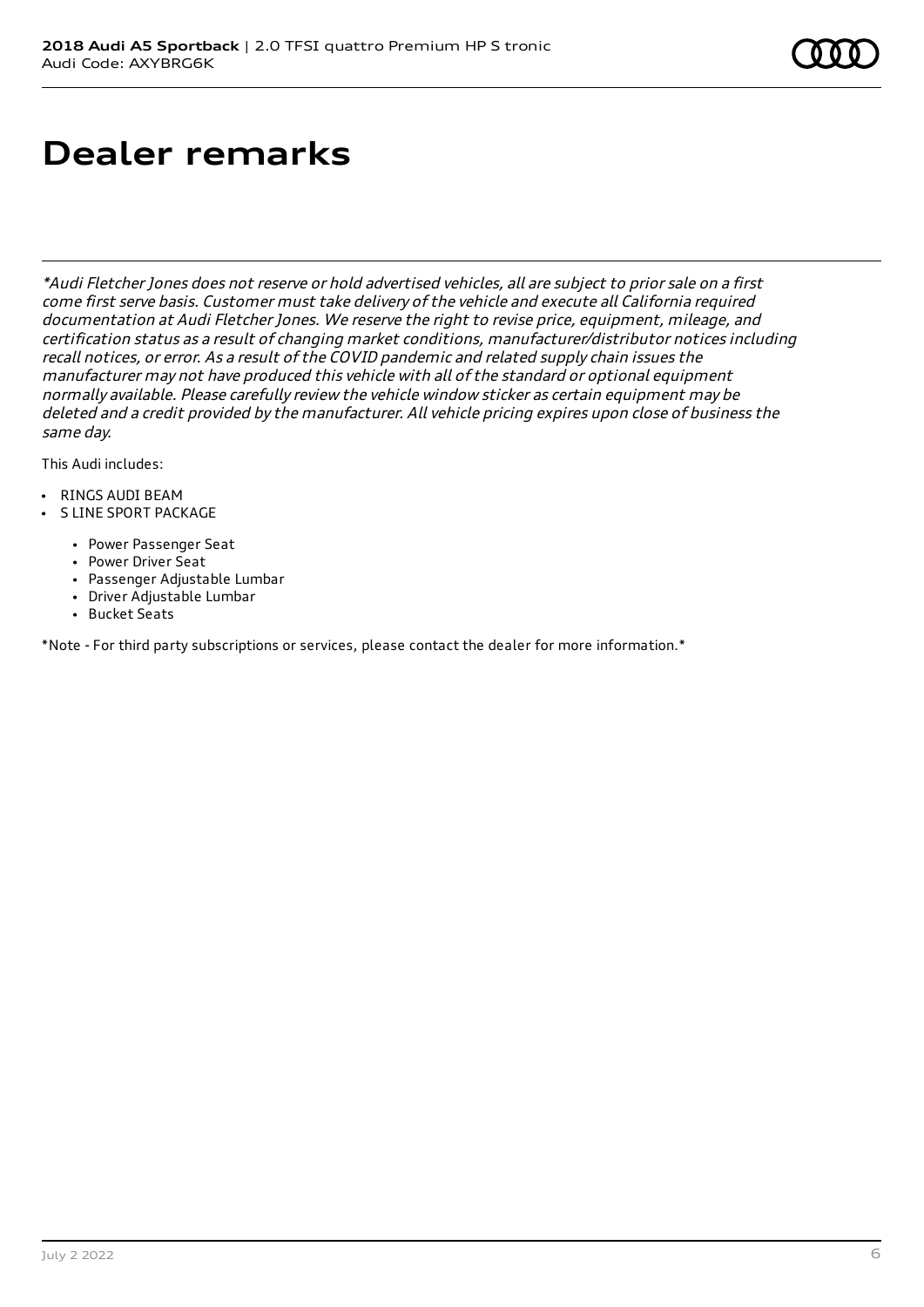# **Technical Specifications**

### **Engineering | Performance**

Engine type Four-cylinder

| Acceleration (0 - 60 5.7 seconds seconds<br>mph) |                                               |
|--------------------------------------------------|-----------------------------------------------|
| Engine block                                     | Cast-iron                                     |
| Induction/fuel injection Turbocharged/TFSI®      |                                               |
| Displacement                                     | 2.01                                          |
| Cylinder head                                    | Aluminum-alloy                                |
| Max. output ps/hp                                | 252 @ 5,000-6,000 @ rpm                       |
| stroke                                           | Displacement/Bore and 1,984/82.5 x 92.8 cc/mm |
| Top track speed <sup>1</sup>                     | 130 mph mph                                   |
| Torque                                           | 273 @ 1,600-4,500 lb-ft@rpm                   |
| Valvetrain                                       | 16-valve DOHC with Audi valvelift<br>system   |

#### **Transmission | Drivetrain**

| Gear ratios: 6th                  | 0.508:1                                                                                                             |
|-----------------------------------|---------------------------------------------------------------------------------------------------------------------|
| Gear ratios: Final Drive 4.270: 1 |                                                                                                                     |
| Gear ratios: 7th                  | 0.386:1                                                                                                             |
| Gear ratios: 4th                  | 1.057:1                                                                                                             |
| Transmission                      | Seven-speed S tronic <sup>®</sup> dual-clutch<br>automatic transmission and<br>quattro <sup>®</sup> all-wheel drive |
| Gear ratios: 5th                  | 0.738:1                                                                                                             |
| Gear ratios: 2nd                  | 2.190:1                                                                                                             |
| Gear ratios: 3rd                  | 1.517:1                                                                                                             |
| Gear ratios: Reverse              | 2.750:1                                                                                                             |
| Gear ratios: 1st                  | 3.188:1                                                                                                             |

### **(1/2)**

|                                            | system                     |  |
|--------------------------------------------|----------------------------|--|
| Turning diameter, curb- 37.7 ft<br>to-curb |                            |  |
| Steering ratio                             | 15.9:1                     |  |
| <b>Suspension</b>                          |                            |  |
| Front axle                                 | Five-link front suspension |  |
| Rear axle                                  | Five-link rear suspension  |  |
| <b>Brakes</b>                              |                            |  |
| <b>Front brakes</b>                        | 13.3 (ventilated disc) in  |  |
| Rear brakes                                | 13.0 (ventilated disc) in  |  |
|                                            |                            |  |

Steering type Electromechanical power steering

#### **Body**

**Steering**

Material Multi-material body construction (steel and aluminum composition)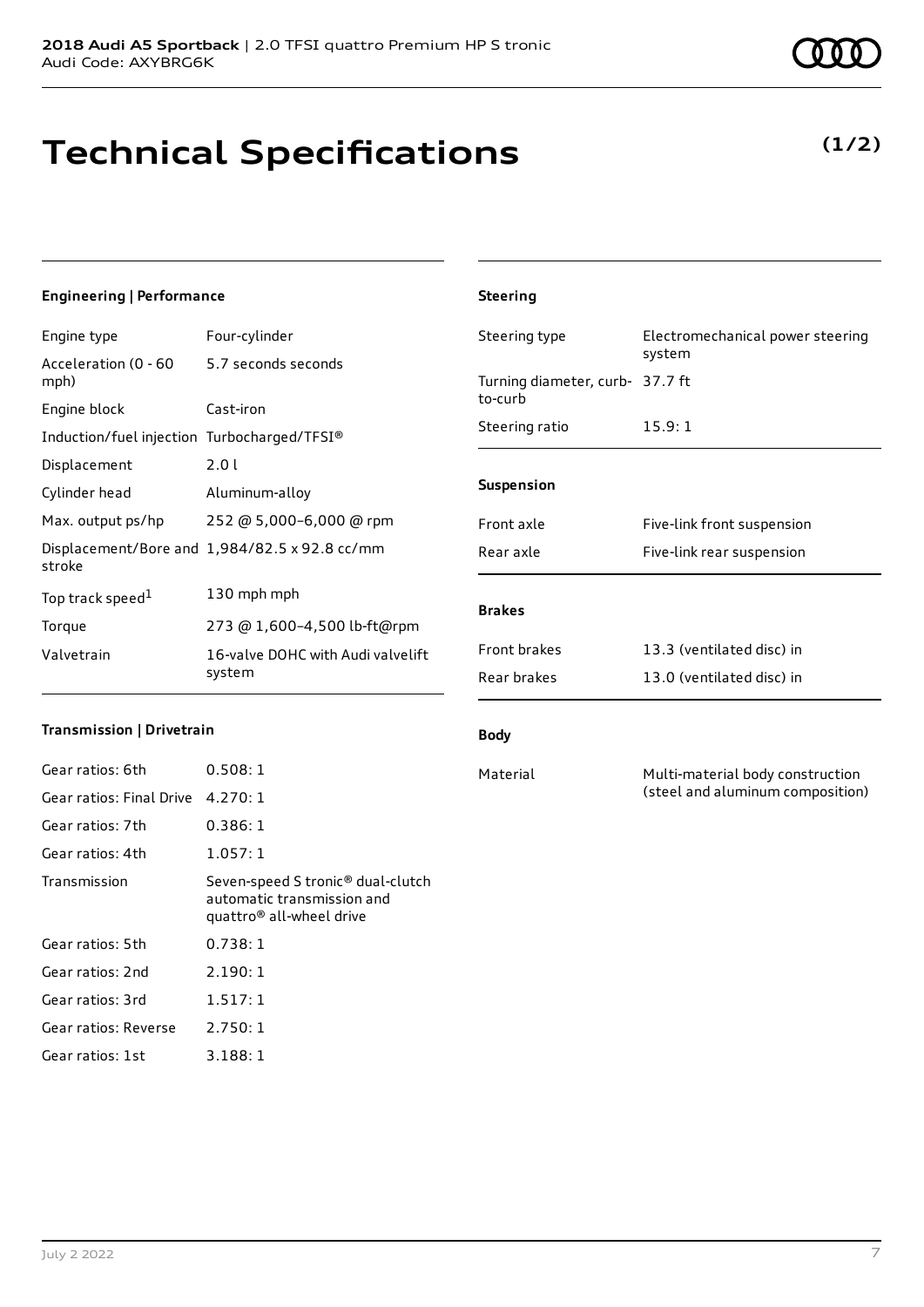### **Technical Specifications**

#### **Exterior Measurements**

| Height                        | 54.6 in    |
|-------------------------------|------------|
| Length                        | 186.3 in   |
| Wheelbase                     | $111.2$ in |
| Drag coefficient              | $0.29$ Cw  |
| Overall width with<br>mirrors | 79.9 in    |
| Track rear                    | 61.7 in    |
| Track front                   | 62.5 in    |
| Curb weight                   | 3.704 lb   |

#### **Interior measurements**

| Seating capacity                          | 5                       |
|-------------------------------------------|-------------------------|
| Shoulder room, rear                       | 54.5 in                 |
| Leg room, rear                            | $35.1$ in               |
| Shoulder room, front                      | 55.7 in                 |
| Head room, rear                           | 37 in                   |
| Leg room, front                           | 41.3 in                 |
| Head room, front                          | 39.4 in                 |
| Cargo volume, rear<br>seatbacks up/folded | 21.8/35.01 cu ft, cu ft |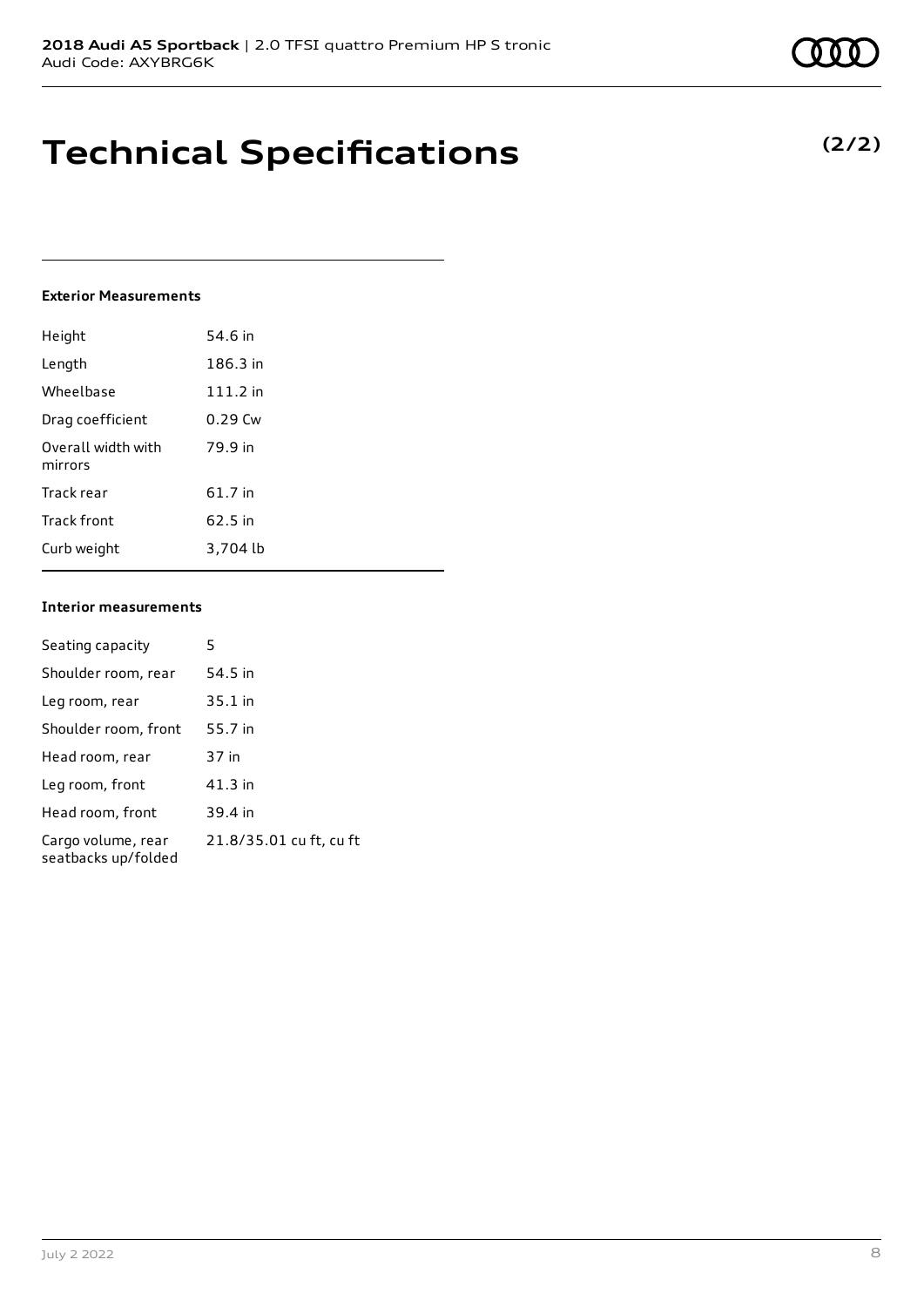

### **Consumption- and emission**

**Consumption by NEDC**

combined 27 mpg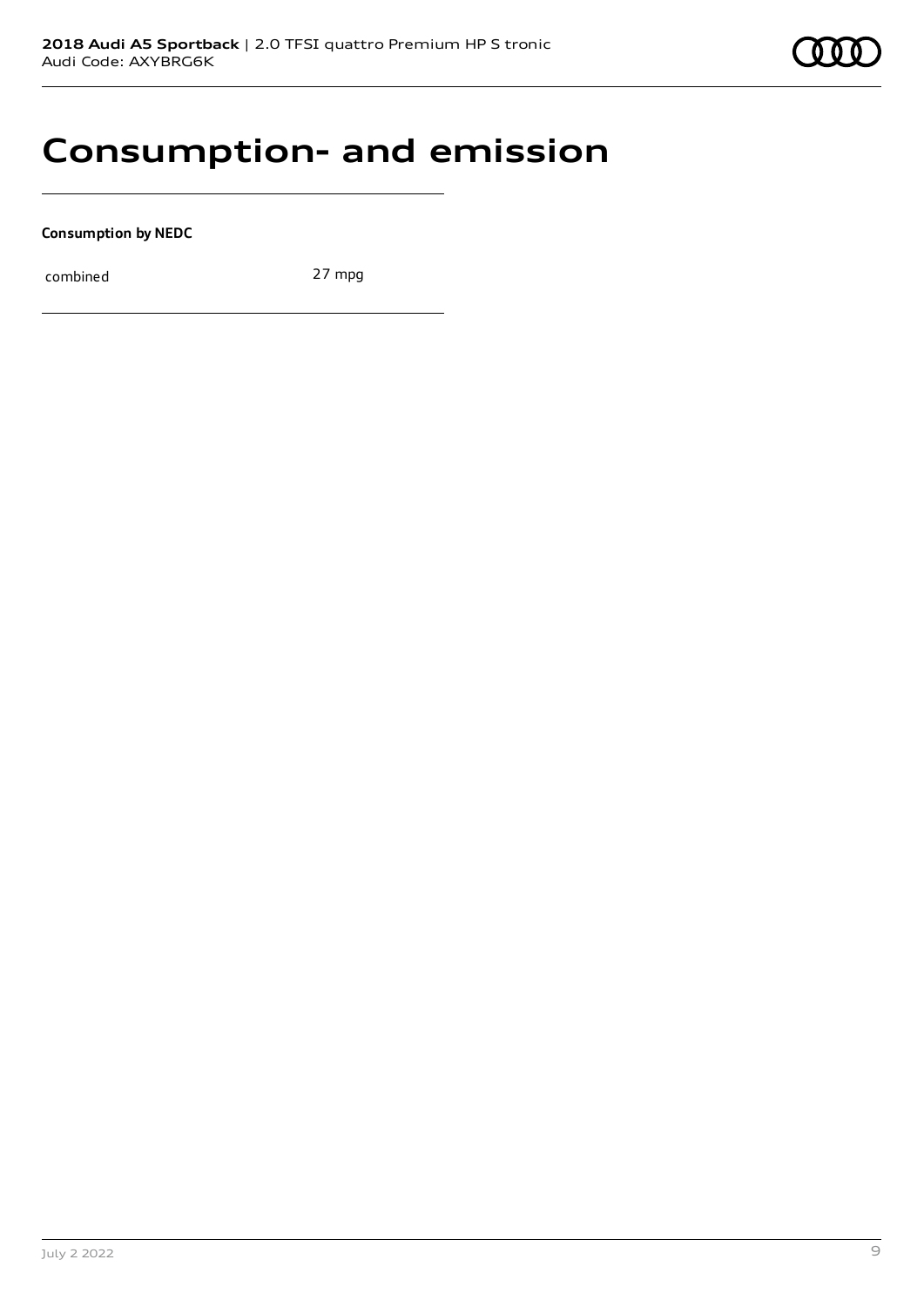

### **Contact**

Dealer **Audi Fletcher Jones**

1275 Bristol St 92626 Costa Mesa **CA** 

Phone: 9497911500 FAX: 9497911599

www: [https://www.audifletcherjones.com](https://www.audifletcherjones.com/)